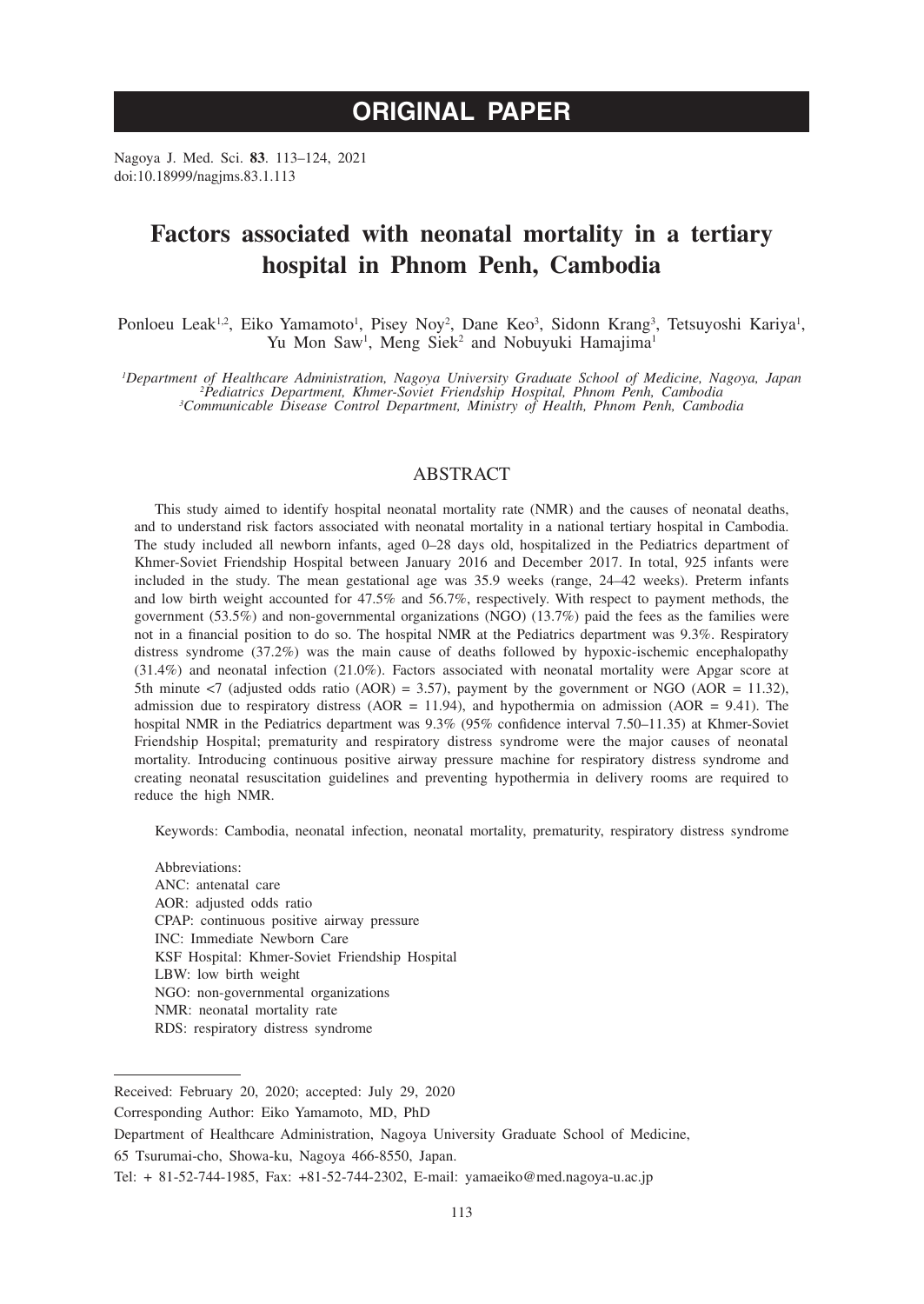This is an Open Access article distributed under the Creative Commons Attribution-NonCommercial-NoDerivatives 4.0 International License. To view the details of this license, please visit (http://creativecommons.org/licenses/by-nc-nd/4.0/).

# INTRODUCTION

The first 28 days is the most vulnerable time for newborn infants to survive due to potential complications after birth or a weak immune system.<sup>1,2</sup> In 2017, the neonatal mortality rate (NMR) was 18 deaths per 1,000 live births globally and neonatal deaths accounted for 47% of all deaths in children under five years old.<sup>3</sup> Neonatal death is a global burden, especially in developing countries. In 2014, the Cambodia Demographic and Health Survey showed that the NMR in Cambodia was 18 deaths per 1,000 live births, which represented 63% of under-five mortality rate.4 The Cambodian government set a target NMR of 14 deaths per 1,000 live births by 2020 in the Health Strategic Plan  $2016-2020$ .<sup>5</sup> The NMR has been gradually decreasing to 14.9 deaths per 1,000 live births in 2017,<sup>6</sup> but has not yet reached the national target.

Khmer-Soviet Friendship (KSF) Hospital is one of the central hospitals in Phnom Penh, Cambodia, and has 600 beds and 26 departments. Most patients are low- or middle-income families from all over the country. KSF Hospital provides health services to patients at very low fees, namely 3–5 USD for consultation with medication at the Outpatient department and five USD for one-day hospitalization with medication. Low-income families who have "IDPoor," which is an identification card of poor household, are eligible for free healthcare service at public health facilities, including KSF Hospital, with the government support. Non-governmental organizations (NGO) also provide financial support for poor families who live near the organizations. Furthermore, when patients cannot afford treatment and do not have the IDPoor or qualify for NGO support, the treatment fees can be waived based on the hospital's decision. The Pediatrics department has 20 beds, including 11 beds for neonates, but there is no neonatal intensive care unit. At the end of 2017, the medical equipment for neonatal care included one incubator, two cots, two phototherapy devices, eight oxygen cylinders, six infant radiant warmers, two portable suctioning machines, one weighing machine, two sets of infant laryngoscopes and two pulse oximeters. Unfortunately, the department had no ultrasound, neonatal cardio-respiratory monitor, continuous positive airway pressure (CPAP) machine or neonatal mechanical ventilator. Although newborns in serious conditions need to be referred to a hospital that has a higher level of neonatal intensive care unit, this is sometimes impossible as the family refuses due to the financial burden.

There has been no report on hospital NMRs in Cambodia to date. The aims of this study were to identify the hospital NMR and causes of neonatal deaths and to understand risk factors associated with neonatal mortality in KSF Hospital. The results of this study can be used to develop the neonatal section and to improve the management of neonatal diseases.

#### **METHODS**

#### *Study design and participants*

This retrospective cohort study was carried out in the Pediatrics department of KSF Hospital in Phnom Penh, Cambodia. The study included all newborn infants who were 0–28 days old and hospitalized in the Pediatrics department between January 2016 and December 2017. However, newborn infants who were admitted but transferred to other hospitals before completion of their treatment or who were discharged against doctor's medical advice were excluded.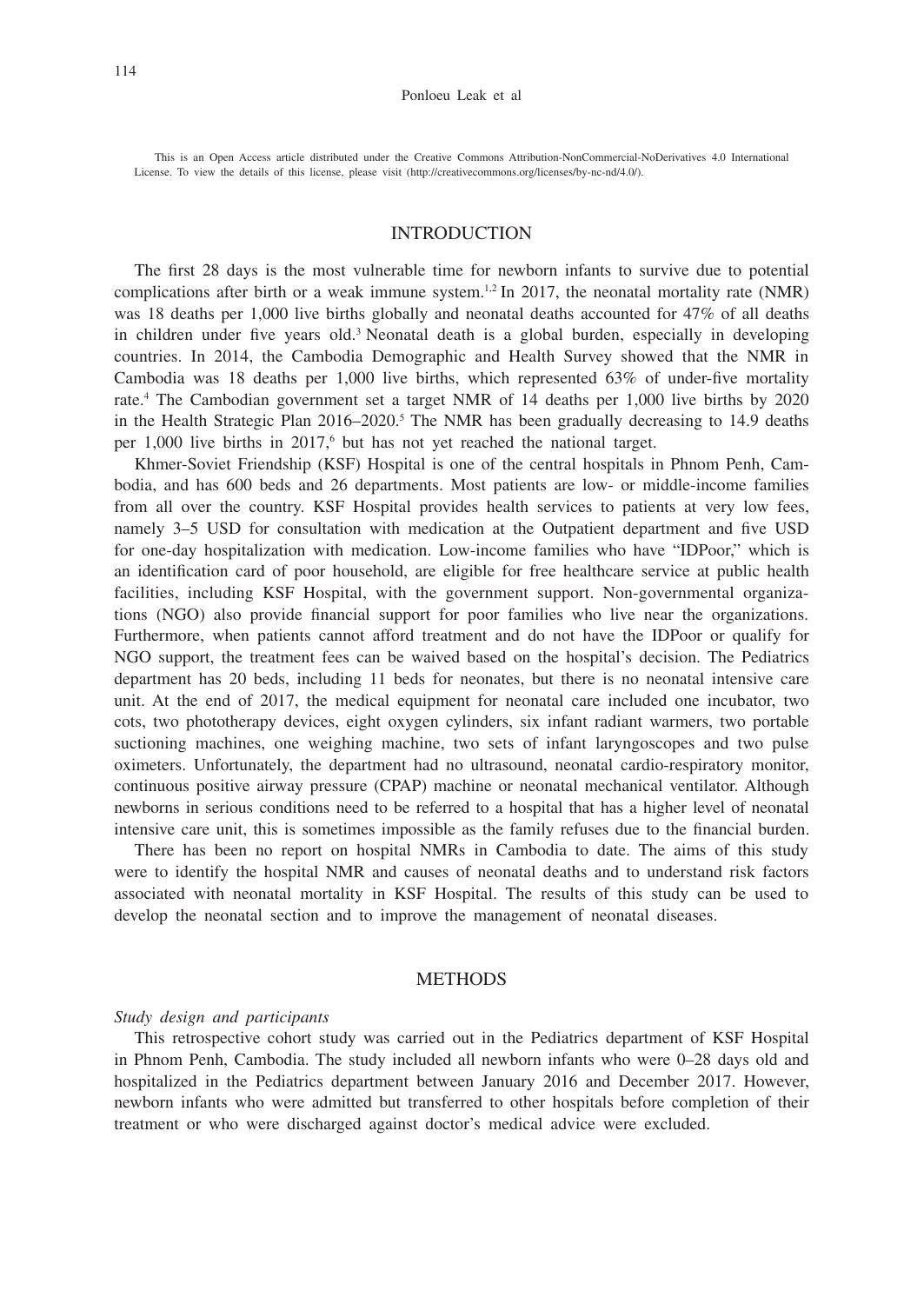#### *Data collection*

Data were collected from patient records, including neonatal characteristics (age at admission, gestational age at birth, sex, birth weight, causes of admission, and Apgar score), obstetrical and maternal data (residence of mother, mode of delivery, level of delivery facilities and payment methods), and neonatal outcomes (duration of hospitalization, mode of discharge and causes of deaths). The causes of neonatal admission and death were decided by pediatric specialists (Dr. Ponloeu Leak and Dr. Pisey Noy) with reviewing medical records. The payment methods were categorized into four groups: (1) out-of-pocket (full payment by patients), (2) out-of-pocket + hospital (partial payment by patients as per the hospital's decision), (3) government (free of charge due to IDPoor or the hospital decision), and (4) NGO (free of charge due to the support of NGO).

### *Definition of medical terms*

'Prematurity' of newborn infant was defined by a gestational age less than 37 weeks. Subcategories of preterm birth were based on gestational weeks as follows; 'extremely preterm' (<28 weeks), 'very preterm' (28–31 weeks), and 'moderate to late preterm' (32–36 weeks).7 The low birth weight (LBW) was defined as less than 2,500 g.<sup>8</sup> 'Respiratory distress' was used for patients who had clinical signs, such as tachypnea, nasal flaring, chest retraction, and grunting.<sup>2</sup> Diagnosis of 'respiratory distress syndrome (RDS)' was made based on chest radiographic findings and clinical signs of respiratory distress. Based on the National Clinical Practice Guidelines, 'neonatal infection' was diagnosed in the following cases: (1) when patients had either of three infectious risk factors from their mothers, namely a prolonged period from membrane rupture to delivery (>18 hours), maternal fever during delivery ( $\geq 38.5^{\circ}$ C), and foul-smelling or purulent amniotic fluid; (2) when patients showed either of clinical signs that could not be explained by other causes, namely fever, hypothermia, pallor, jaundice, refusal to feed, vomiting, abdominal distension, hypotonia altered consciousness, convulsions, and coma; (3) when patients had either of the following biological criteria: white blood cells >30,000/mm3 , white blood cells <6,000/ mm<sup>3</sup>, and C-reactive proteins >10mg/L.<sup>9</sup> Bacterial cultures were unavailable in the hospital. 'Hypoxic-ischemic encephalopathy' was clinically diagnosed based on perinatal asphyxia with neurologic signs, namely decreasing muscle tone and reflexes, absence of crying, hypersensitive, subnormal level of consciousness, coma with or without convulsions, and difficulty with respiration.10 Neuroimaging techniques, such as magnetic resonance imaging (MRI), and the pH analysis of arterial umbilical cord blood were unavailable to confirm the diagnosis in the hospital. 'Meconium aspiration syndrome' was defined as respiratory distress occurring after birth from a meconium stained milieu with compatible radiological findings which could not be otherwise explained.11 Hypothermia was defined as body temperature below 36.5ºC.12

### *Statistical analysis*

Kaplan-Meier curve was made to estimate survival time. A logistic regression model was used to determine 95% confidence intervals and odds ratio. A p-value <0.05 was deemed to be statistically significant. Data were analyzed by Statistical Package for the Social Sciences version 25.0 (IBM SPSS Inc., New York, USA).

## *Ethical considerations*

Written informed consent was waived due to the retrospective study. This study was approved by the National Ethic Committee for Health Research, Ministry of Health (issue number: 219NECHR).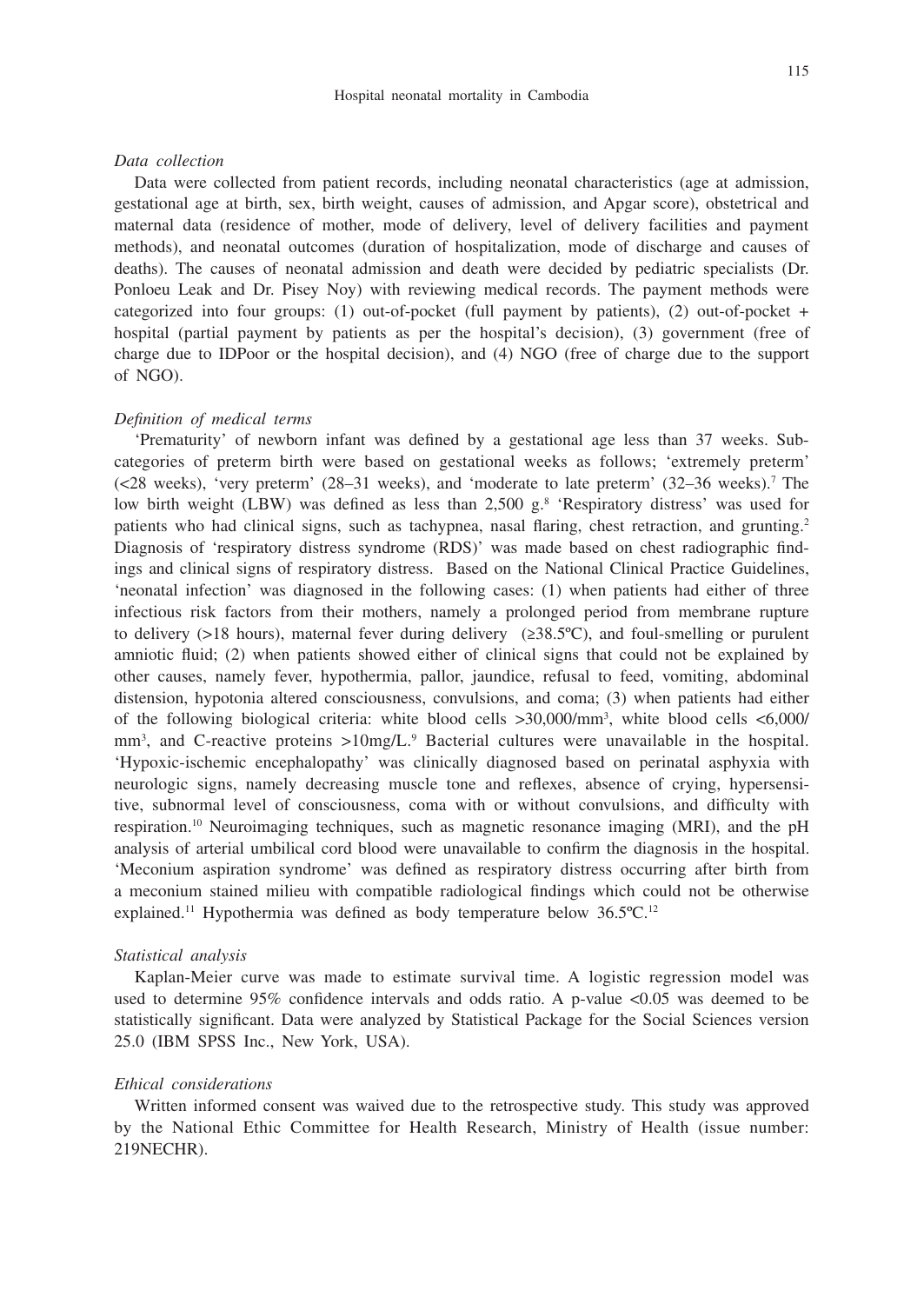### RESULTS

A total 925 newborn babies met the criteria of the study. The percentage of males was 51.7% and 87.4% of patients were hospitalized in the first 24 hours after birth (Table 1). The mean gestational age was 35.9 weeks (range, 24–42 weeks) and preterm infants accounted for 47.5%. The mean of birth weight was  $2,480$  g (range,  $800-5,200$  g) and  $56.7\%$  of patients were classified as LBW. Neonates who were born by Caesarean section accounted for 29.0% of the patients. The level of delivery facility was national hospital in 910 cases (98.5%), all of whom were born at KSF Hospital. There were 909 cases transferred after delivery, including 900 cases

| ravic 1                         |                | Characteristics of hewborn imailes |                  |      |                 |      |  |  |
|---------------------------------|----------------|------------------------------------|------------------|------|-----------------|------|--|--|
| Characteristics                 | Male $(N=478)$ |                                    | Female $(N=447)$ |      | Total $(N=925)$ |      |  |  |
|                                 | $\mathbf n$    | $\%$                               | $\mathbf n$      | $\%$ | $\mathbf n$     | $\%$ |  |  |
| Age at admission                |                |                                    |                  |      |                 |      |  |  |
| $0-24$ hours                    | 409            | 85.5                               | 399              | 89.3 | 808             | 87.4 |  |  |
| $1-7$ days                      | 50             | 10.5                               | 41               | 9.2  | 91              | 9.8  |  |  |
| $8-28$ days                     | 19             | 4.0                                | 7                | 1.5  | 26              | 2.8  |  |  |
| Gestational age (weeks)         |                |                                    |                  |      |                 |      |  |  |
| < 28                            | 5              | 1.1                                | 7                | 1.5  | 12              | 1.3  |  |  |
| $28 - 31$                       | 74             | 15.5                               | 58               | 13.0 | 132             | 14.3 |  |  |
| $32 - 36$                       | 135            | 28.2                               | 160              | 35.8 | 295             | 31.9 |  |  |
| $\geq 37$                       | 264            | 55.2                               | 222              | 49.7 | 486             | 52.5 |  |  |
| Birth weight (g)                |                |                                    |                  |      |                 |      |  |  |
| < 1,000                         | 3              | 0.6                                | 3                | 0.7  | 6               | 0.7  |  |  |
| $1,000 - 1,500$                 | 29             | 6.1                                | 28               | 6.3  | 57              | 6.2  |  |  |
| $1,500 - 2,500$                 | 210            | 43.9                               | 251              | 56.1 | 461             | 49.8 |  |  |
| $\geq 2,500$                    | 236            | 49.4                               | 165              | 36.9 | 401             | 43.3 |  |  |
| Mode of delivery                |                |                                    |                  |      |                 |      |  |  |
| Vaginal delivery                | 343            | 71.8                               | 314              | 70.2 | 657             | 71.0 |  |  |
| Caesarean section               | 135            | 28.2                               | 133              | 29.8 | 268             | 29.0 |  |  |
| Level of facilities of delivery |                |                                    |                  |      |                 |      |  |  |
| National hospital               | 466            | 97.5                               | 444              | 99.3 | 910             | 98.5 |  |  |
| Others <sup>a</sup>             | 12             | 2.5                                | 3                | 0.7  | 15              | 1.5  |  |  |
| Apgar score at 5th minute       |                |                                    |                  |      |                 |      |  |  |
| $< 7\,$                         | 261            | 54.6                               | 239              | 53.5 | 500             | 54.1 |  |  |
| $\geq 7$                        | 217            | 45.4                               | 208              | 46.5 | 425             | 45.9 |  |  |
| Duration of hospitalization     |                |                                    |                  |      |                 |      |  |  |
| $0-24$ hours                    | 16             | 3.4                                | 12               | 2.7  | 28              | 3.0  |  |  |
| $1-7$ days                      | 320            | 66.9                               | 313              | 70.0 | 633             | 68.4 |  |  |
| $\geq 8$ days                   | 142            | 29.7                               | 122              | 27.3 | 264             | 28.6 |  |  |
| Payment methods                 |                |                                    |                  |      |                 |      |  |  |
| Out-of-pocket                   | 47             | 9.8                                | 50               | 11.2 | 97              | 10.5 |  |  |
| Out-of-pocket + hospital        | 104            | 21.8                               | 102              | 22.8 | 206             | 22.3 |  |  |
| Government                      | 251            | 52.5                               | 244              | 54.6 | 495             | 53.5 |  |  |
| NGO                             | 76             | 15.9                               | 51               | 11.4 | 127             | 13.7 |  |  |
| Residence of mothers            |                |                                    |                  |      |                 |      |  |  |
| Phnom Penh                      | 240            | 50.2                               | 243              | 54.3 | 483             | 52.2 |  |  |
| Provinces                       | 238            | 49.8                               | 204              | 45.7 | 442             | 47.8 |  |  |

**Table 1** Characteristics of newborn infants

a Provincial hospital in one case, referral hospitals in six cases, health center in one case, private clinics in three cases, home in two cases, and on the way to hospital in two cases. NGO: non-governmental organization.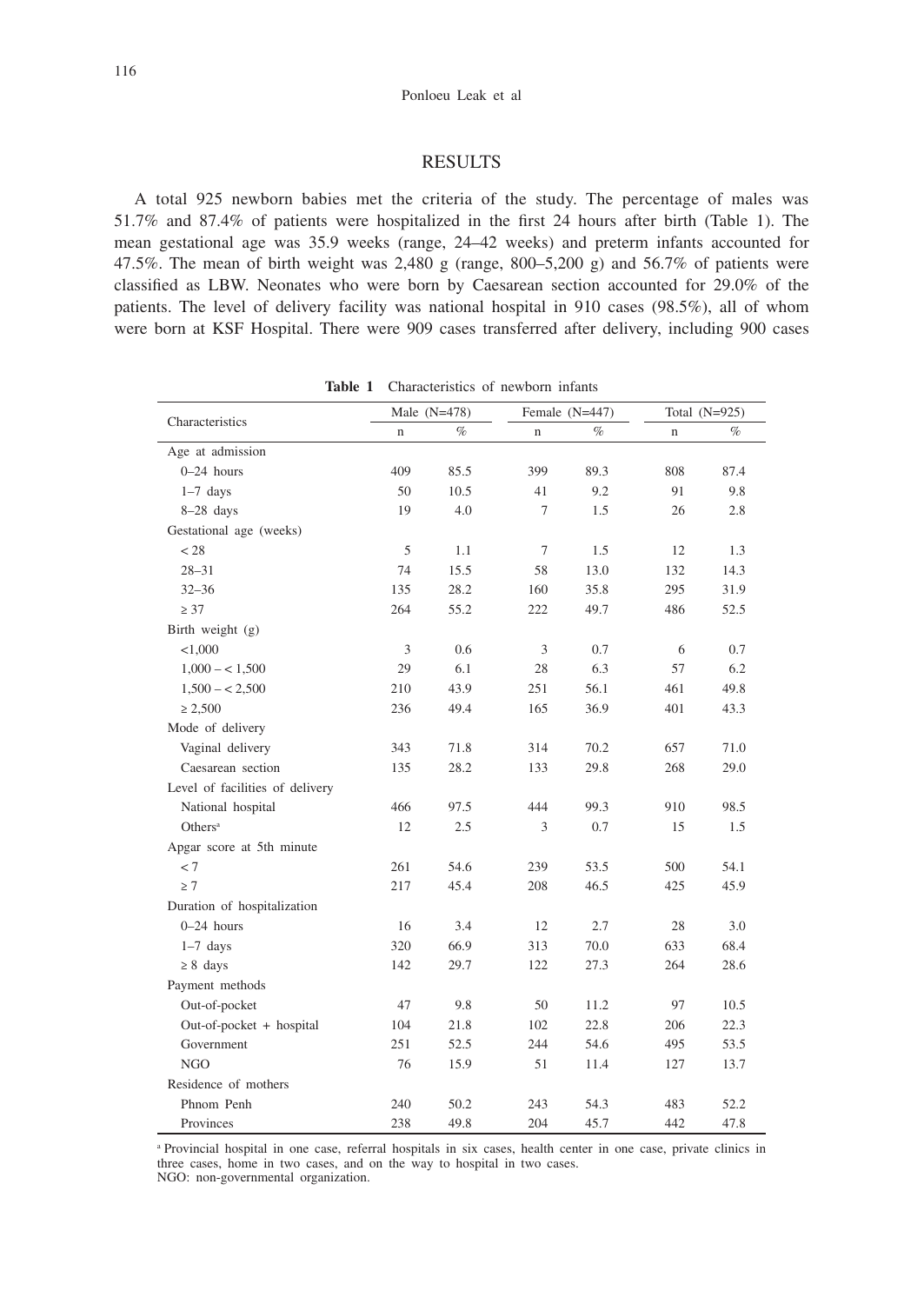from the Maternity department of KSF Hospital and nine cases from other facilities or home. Sixteen cases visited outpatient department from their home and were hospitalized at 4–27 days old. The mean of Apgar score was 5.7 at 1st minute and 6.5 at 5th minute. The proportion of cases whose Apgar score was <7 at the 1st and 5th minute was 65.9% and 54.1%, respectively. Only 10.5% cases paid by their families; the government and NGO paid in 53.5% and 13.7% of cases, respectively. The mean duration of hospitalization was 5.9 days (range, 0–52 days), and 68.4% of patients stayed in the hospital for 1–7 days. In terms of the mother's residence, 47.8% of cases came from provinces, mostly from provinces close to Phnom Penh, such as Kandal, Prey Veng, Kampong Cham, Kampong Chhnang and Svay Rieng Provinces. However, some patients came from Ratanakiri, Bantheay Meanchey and Palin Provinces which are 351–636 km from Phnom Penh. There were no statistically differences in all characteristics between male and female patients.

The major causes of admission were complications by prematurity, which accounted for 47.5% of patients (Table 2). Of 439 preterm babies, 404 cases had complications such as hypothermia, respiratory distress, perinatal asphyxia, and neonatal infection. Among non-preterm babies, the major admission cause was perinatal asphyxia in 173 cases, including 47 cases with respiratory distress, two cases with altered consciousness and two cases with meconium aspiration syndrome. The second cause among non-preterm babies was neonatal infection in 156 cases (16.8%). There were 207 preterm babies and 27 full-term babies who were admitted due to hypothermia; however, 76.5% of all newborns (708 cases) had hypothermia on admission regardless of causes of admission.

In 2016–2017, 86 neonates died and the hospital NMR in the Pediatrics department was 9.3% (95% confidence interval 7.50–11.35). The NMR in all deliveries at KSF Hospital was 1.4%,

|                                    | Male $(N=478)$ |      | Female $(N=447)$ |      | Total $(N=925)$ |      |
|------------------------------------|----------------|------|------------------|------|-----------------|------|
| Diagnosis                          | $\mathbf n$    | $\%$ | $\mathbf n$      | $\%$ | $\mathbf n$     | $\%$ |
| < 37 weeks of gestational age      |                |      |                  |      |                 |      |
| Prematurity                        | 214            | 44.7 | 225              | 50.4 | 439             | 47.5 |
| Without complication               | 13             | 2.7  | 22               | 4.9  | 35              | 3.8  |
| Hypothermia                        | 88             | 18.4 | 119              | 26.6 | 207             | 22.4 |
| Respiratory distress               | 56             | 11.7 | 39               | 8.7  | 95              | 10.3 |
| Perinatal asphyxia                 | 44             | 9.2  | 39               | 8.8  | 83              | 8.9  |
| Infection                          | 13             | 2.7  | 6                | 1.4  | 19              | 2.1  |
| $\geq$ 37 weeks of gestational age |                |      |                  |      |                 |      |
| Perinatal asphyxia                 | 102            | 21.3 | 71               | 15.8 | 173             | 18.7 |
| Without severe signs               | 68             | 14.2 | 54               | 12.1 | 122             | 13.2 |
| Respiratory distress               | 32             | 6.7  | 15               | 3.3  | 47              | 5.1  |
| Altered consciousness              | 1              | 0.2  | 1                | 0.2  | $\mathfrak{2}$  | 0.2  |
| <b>MAS</b>                         | 1              | 0.2  | 1                | 0.2  | $\overline{2}$  | 0.2  |
| Neonatal infection <sup>a</sup>    | 83             | 17.4 | 73               | 16.3 | 156             | 16.8 |
| Low birth weight                   | 28             | 5.9  | 48               | 10.7 | 76              | 8.2  |
| Hypothermia <sup>a</sup>           | 18             | 3.8  | 9                | 2.0  | 27              | 2.9  |
| Macrosomia                         | 11             | 2.2  | 10               | 2.2  | 21              | 2.3  |
| Neonatal RDS <sup>a</sup>          | 8              | 1.7  | 6                | 1.3  | 14              | 1.5  |
| Neonatal jaundice <sup>a</sup>     | 7              | 1.5  | 3                | 0.8  | 10              | 1.1  |
| Other                              | 7              | 1.5  | $\overline{2}$   | 0.5  | 9               | 1.0  |

**Table 2** Causes of neonatal admission

a Excluding cases related to prematurity and perinatal asphyxia

MAS: meconium aspiration syndrome

RDS: respiratory distress syndrome.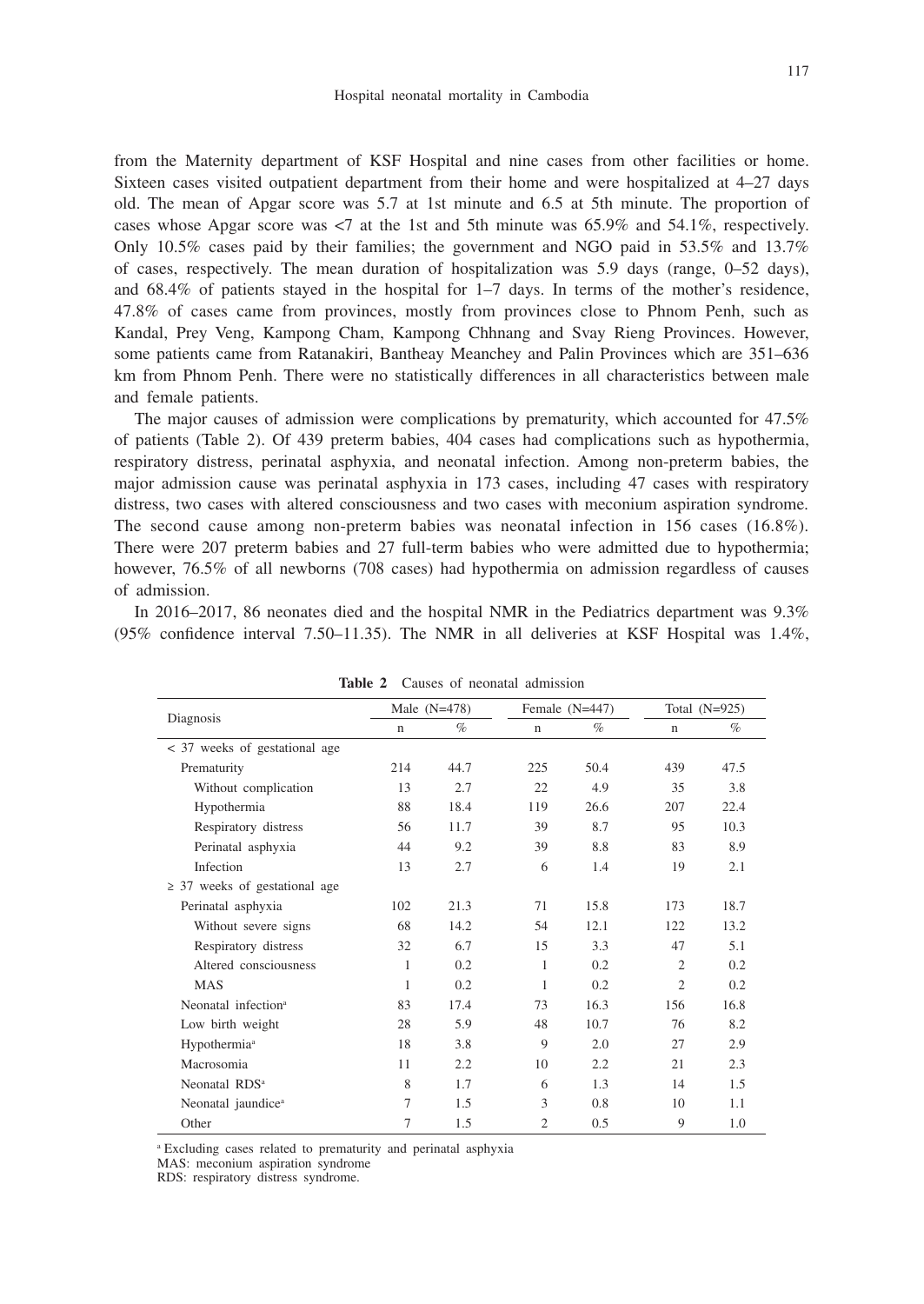#### Ponloeu Leak et al



**Fig. 1** Kaplan-Meier survival estimate of neonates hospitalized at Khmer-Soviet Friendship Hospital in 2016–2017

because there were 5,987 deliveries in 2016–2017 and 84 of the 86 dead patients were born at the hospital. Twenty-six neonates (30.2%) died within the first day of hospitalization and 58 neonates (67.4%) died within 2–7 days of hospitalization. The mortality significantly decreased after the newborns survived the first seven days of hospitalization (Fig. 1). The mortality rate in extremely preterm infants, very preterm, moderate to late preterm, and term was 100.0%, 25.8%, 6.1%, and 4.6%, respectively. In terms of birth weights, the mortality rate was 100.0% in six cases in weight  $\langle 1,000 \rangle$  g and decreased to 47.4% in weight  $\langle 1,500 \rangle$  g, 7.4% in weight  $\langle 2,500 \text{ g} \rangle$  and  $5.2\%$  in weight  $\geq 2500 \text{ g}$ . RDS was the main cause of deaths accounting for 37.2% followed by hypoxic-ischemic encephalopathy (31.4%) and neonatal infection (21.0%) (Table 3). Seven cases died due to congenital anomalies with the major anomaly being heart disease. The

|                                 | Gestational age          |      |                             |      | Total          |      |
|---------------------------------|--------------------------|------|-----------------------------|------|----------------|------|
| Diagnosis                       | $<$ 37 weeks<br>$(N=64)$ |      | $\geq$ 37 weeks<br>$(N=22)$ |      | $(N=86)$       |      |
|                                 | n                        | $\%$ | $\mathbf n$                 | $\%$ | $\mathbf n$    | $\%$ |
| Respiratory distress syndrome   | 32                       | 50.0 | $\Omega$                    | 0.0  | 32             | 37.2 |
| Hypoxic-ischemic encephalopathy | 13                       | 20.2 | 14                          | 63.7 | 27             | 31.4 |
| Neonatal infection              | 16                       | 25.0 | 2                           | 9.0  | 18             | 21.0 |
| Neonatal sepsis                 | 10                       | 15.6 |                             | 4.5  | 11             | 12.8 |
| Necrotizing enterocolitis       | 5                        | 7.8  | $\Omega$                    | 0.0  | 5              | 5.9  |
| Pneumonia                       | 1                        | 1.6  |                             | 4.5  | $\overline{c}$ | 2.3  |
| Meconium aspiration syndrome    | $\Omega$                 | 0.0  | 2                           | 9.0  | $\overline{c}$ | 2.3  |
| Congenital anomalies            | 3                        | 4.8  | $\overline{4}$              | 18.3 | 7              | 8.1  |
| Heart disease                   | $\Omega$                 | 0.0  | $\overline{4}$              | 18.3 | $\overline{4}$ | 4.5  |
| Hydrocephalus                   |                          | 1.6  | $\Omega$                    | 0.0  |                | 1.2  |
| Achondrodisplasia               |                          | 1.6  | $\Omega$                    | 0.0  |                | 1.2  |
| Multiple congenital anomaly     |                          | 1.6  | $\Omega$                    | 0.0  |                | 1.2  |

**Table 3** Causes of deaths in preterm and full-term infants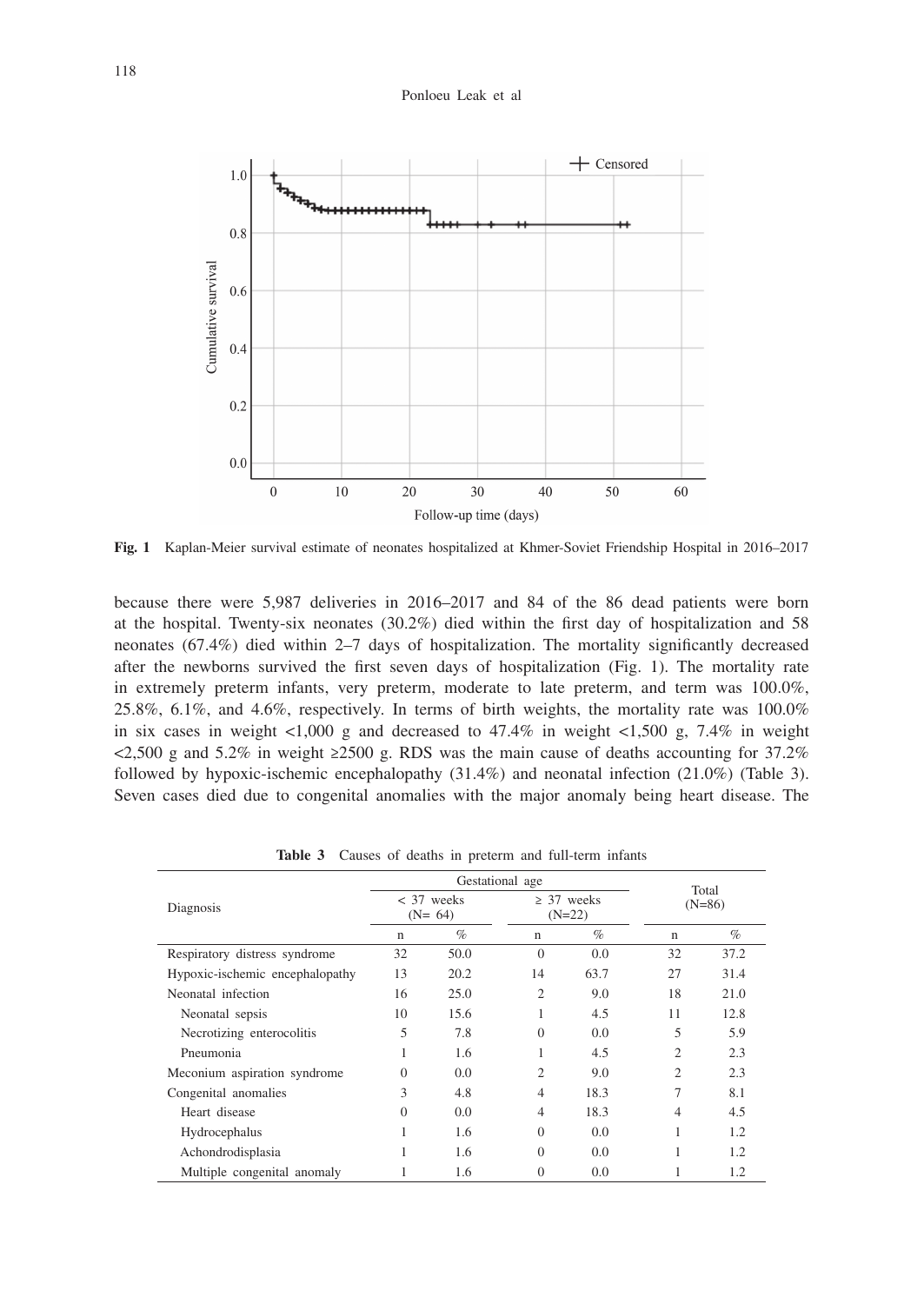119

percentage of death cases caused by RDS and neonatal infections in preterm infants were 50.0% (32/64) and 25.0% (16/64).

Bivariate logistic regression analysis on neonatal mortality showed that babies of preterm delivery, LBW, age at admission <24 hours old, Apgar score at 5th minute <7, mother's residence in provinces, payment by the government or NGO, admission due to respiratory distress or infection, and hypothermia on admission had significantly higher mortality than the others (Table 4). To identify risk factors of neonatal mortality in the hospital, multiple logistic regression analysis was performed and adjusted for all factors. The results showed that Apgar score at 5th minute  $\langle 7 \rangle$  (adjusted odds ratio (AOR) = 3.57), payment by the government or NGO (AOR = 11.32), admission due to respiratory distress syndrome ( $AOR = 11.94$ ), and hypothermia on admission  $(AOR = 9.41)$  were significantly associated with neonatal mortality (Table 4).

|                                       | Death          |        |     | Survival |                              |                                 |  |
|---------------------------------------|----------------|--------|-----|----------|------------------------------|---------------------------------|--|
| Variable                              | $\mathbf n$    | $(\%)$ | n   | $(\%)$   | Crude OR $(95\% \text{ CI})$ | Adjusted OR (95% CI)            |  |
| Sex                                   |                |        |     |          |                              |                                 |  |
| Female                                | 33             | (38.4) | 414 | (49.3)   | $\mathbf{1}$                 | $\mathbf{1}$                    |  |
| Male                                  | 53             | (61.6) | 425 | (50.6)   | $1.56(0.99-2.46)$            | $1.44(0.83 - 2.51)$             |  |
| Gestational age                       |                |        |     |          |                              |                                 |  |
| Term                                  | 22             | (25.6) | 464 | (55.2)   | $\mathbf{1}$                 | $\mathbf{1}$                    |  |
| Preterm                               | 64             | (74.4) | 375 | (44.8)   | $6.67$ $(1.61-27.49)$ **     | $1.95(0.65 - 5.91)$             |  |
| Birth weight $(g)$                    |                |        |     |          |                              |                                 |  |
| $\geq 2,500$                          | 19             | (22.1) | 382 | (45.5)   | $\mathbf{1}$                 | $\mathbf{1}$                    |  |
| < 2,500                               | 67             | (77.9) | 457 | (54.5)   | $2.94$ $(1.74 - 4.99)$ ***   | $1.61(0.49 - 5.31)$             |  |
| Age at admission                      |                |        |     |          |                              |                                 |  |
| $\geq$ 24 hours                       | $\mathfrak{2}$ | (2.3)  | 115 | (13.7)   | $\mathbf{1}$                 | 1                               |  |
| $< 24$ hours                          | 84             | (97.7) | 724 | (86.3)   | $6.67$ $(1.61-27.49)$ **     | $1.20(0.23 - 6.21)$             |  |
| Apgar at 5th minute                   |                |        |     |          |                              |                                 |  |
| $\geq 7$                              | 16             | (18.6) | 409 | (48.7)   | $\mathbf{1}$                 | $\mathbf{1}$                    |  |
| < 7                                   | 70             | (81.4) | 430 | (51.3)   | 4.16 $(2.37-7.28)$ ***       | $3.57$ $(1.84 - 6.96)$ ***      |  |
| Residence of mothers                  |                |        |     |          |                              |                                 |  |
| Phnom Penh                            | 36             | (41.9) | 447 | (53.3)   | 1                            | $\mathbf{1}$                    |  |
| Provinces                             | 50             | (58.1) | 392 | (46.7)   | $1.58$ $(1.01-2.48)^{*}$     | $1.26(0.73-2.18)$               |  |
| Methods of Payment                    |                |        |     |          |                              |                                 |  |
| Out-of-pocket <sup>a</sup>            | 6              | (7.0)  | 297 | (35.4)   | $\mathbf{1}$                 | $\mathbf{1}$                    |  |
| Government/NGO                        | 80             | (93.0) | 542 | (64.6)   | $7.30(3.15 - 16.95)$ ***     | 11.32<br>$(4.58 - 28.00)^{***}$ |  |
| Admission due to respiratory distress |                |        |     |          |                              |                                 |  |
| N <sub>o</sub>                        | 32             | (37.2) | 737 | (87.8)   | $\mathbf{1}$                 | 1                               |  |
| Yes                                   | 54             | (62.8) | 102 | (12.2)   | $12.19 (7.51 - 19.78)$ ***   | $11.94 (6.71 - 21.27)$ ***      |  |
| Admission due to infection            |                |        |     |          |                              |                                 |  |
| No                                    | 84             | (97.7) | 665 | (79.3)   | $\mathbf{1}$                 | $\mathbf{1}$                    |  |
| <b>Yes</b>                            | $\overline{2}$ | (2.3)  | 174 | (20.7)   | $0.09$ $(0.02 - 0.37)$ **    | $1.22(0.25 - 6.01)$             |  |
| Hypothermia on admission              |                |        |     |          |                              |                                 |  |
| N <sub>o</sub>                        | 1              | (1.2)  | 216 | (25.7)   | 1                            | $\mathbf{1}$                    |  |
| Yes                                   | 85             | (98.8) | 623 | (74.3)   | 29.47 (4.09-212.92)**        | $9.41$ $(1.25 - 71.08)^*$       |  |

**Table 4** Bivariate and multivariate logistic regression for predictors of neonatal mortality among newborn babies hospitalized in pediatrics department

a Out-of-pocket includes patients who paid all by out-of-pocket and patients who paid by out-of-pocket with some supports by the hospital.

 $\sum_{i=1}^{N} P \le 0.05$ ;  $\sum_{i=1}^{N} P \le 0.01$ ;  $\sum_{i=1}^{N} P \le 0.001$ 

NGO: non-governmental organization

OR: odds ratio

CI: confidence interval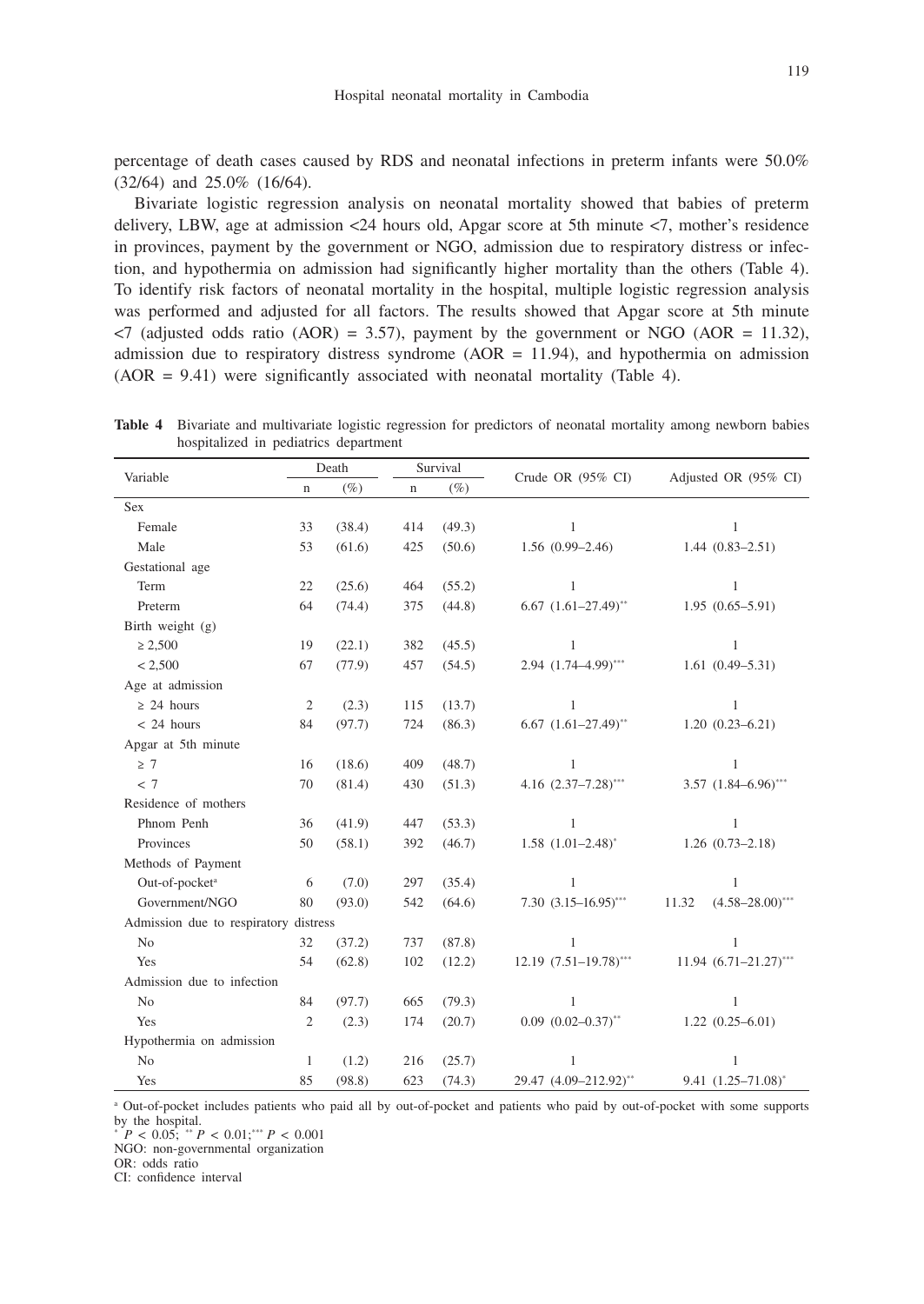#### DISCUSSION

First, this study showed that the hospital NMR in the Pediatrics department of KSF Hospital in 2016–2017 was 9.3%, which was lower than those reported in other developing countries; 15.7% at the sub-urban hospital in Cameroon, and 10.0–22.9% at the referral hospitals in Cameroon, Iraq and Southern Ethiopia.13-16 This is probably because some of the severely ill newborns at KSF Hospital were transferred to other hospitals with more appropriate neonatal intensive care units. In this study, the proportion of admission due to prematurity was 47.5% and the mortality of preterm babies accounted for 74.4% (64/86) of all neonatal deaths. The association between high mortality rate and prematurity was consistent with the results of previous studies that were conducted in other developing countries.<sup>13,14,17,18</sup> These findings suggest that prematurity is the most challenging problem for neonatology in developing countries. Therefore, prevention of preterm delivery and management of preterm infants should be priority of maternal and neonatal development program in order to reduce the NMR in developing countries including Cambodia.

Second, the major cause of deaths was RDS, which represented 37.2% of all causes. In KSF Hospital, two doses of intravenous dexamethasone with a 24-hour interval (12 mg per dose) are administered to pregnant patients who are less than 34 weeks of gestation 48 hours prior to delivery to prevent RDS. The treatment for RDS was only oxygen through a nasal cannula because surfactant therapy, CPAP machine, or neonatal mechanical ventilator were unavailable. Surfactant administration is a standard care for preterm infants with RDS globally,<sup>19</sup> but very expansive. The safety and efficacy of CPAP in developing countries were reported as the introduction of CPAP greatly decreased the hospital mortality of preterm infants.<sup>20</sup> CPAP machine may be a feasible solution to control RDS in preterm babies in KSF Hospital.

In this study, neonatal infection was the third cause of deaths. Most death cases by infections were diagnosed with neonatal sepsis, and all 11 infants who died due to neonatal sepsis were born with LBW  $(1,000-1,900 \text{ g})$ . LBW has been reported as a risk factor of neonatal sepsis.<sup>21-23</sup> Due to the limited number of healthcare workers, family members have to look after their babies who are hospitalized in KSF Hospital such as bottle or gavage feeding, oral administration, changing diapers, and bathing. However, it seemed that the family members did not sufficiently follow the instructions of doctors and nurses, and this may have caused more neonatal deaths. Family integrated care in neonatal intensive care unit was reported to lead better neonatal outcomes compared to the standard care by medical staff.<sup>24</sup> These results suggest that care by family members might not be appropriate for babies in KSF Hospital and could lead to catastrophic outcomes as no educational training programs were provided to family members. Therefore, the neonatal infection control guidelines and programs of training for medical professionals and family members should be developed, especially with respect to hygiene.<sup>25</sup>

Thirdly, factors associated with neonatal mortality were Apgar score at 5th minute <7, payment by the government or NGO, admission due to respiratory distress, and hypothermia on admission. Previous studies reported that a low Apgar score at 5th minute had a strong association with neonatal death,26-28 although the Apgar score can be affected by many factors including gestational age.29 Hypothermia has been reported as one of risk factors of neonatal mortality and as common complication in developing countries.<sup>30</sup> The percentage of newborns with a Apgar score at 5th minute <7 and hypothermia on admission were higher in this study than those of previous studies in developing countries.<sup>26,31,32</sup> These results suggest that newborn care and neonatal resuscitation in delivery rooms by midwives and doctors in the Maternity department may be inappropriate. Another reason may be that, due to the limited number of healthcare professionals, pediatric teams could not attend all deliveries that needed neonatal resuscitation in delivery rooms.

Newborns with poor families had higher mortality compared to those who could afford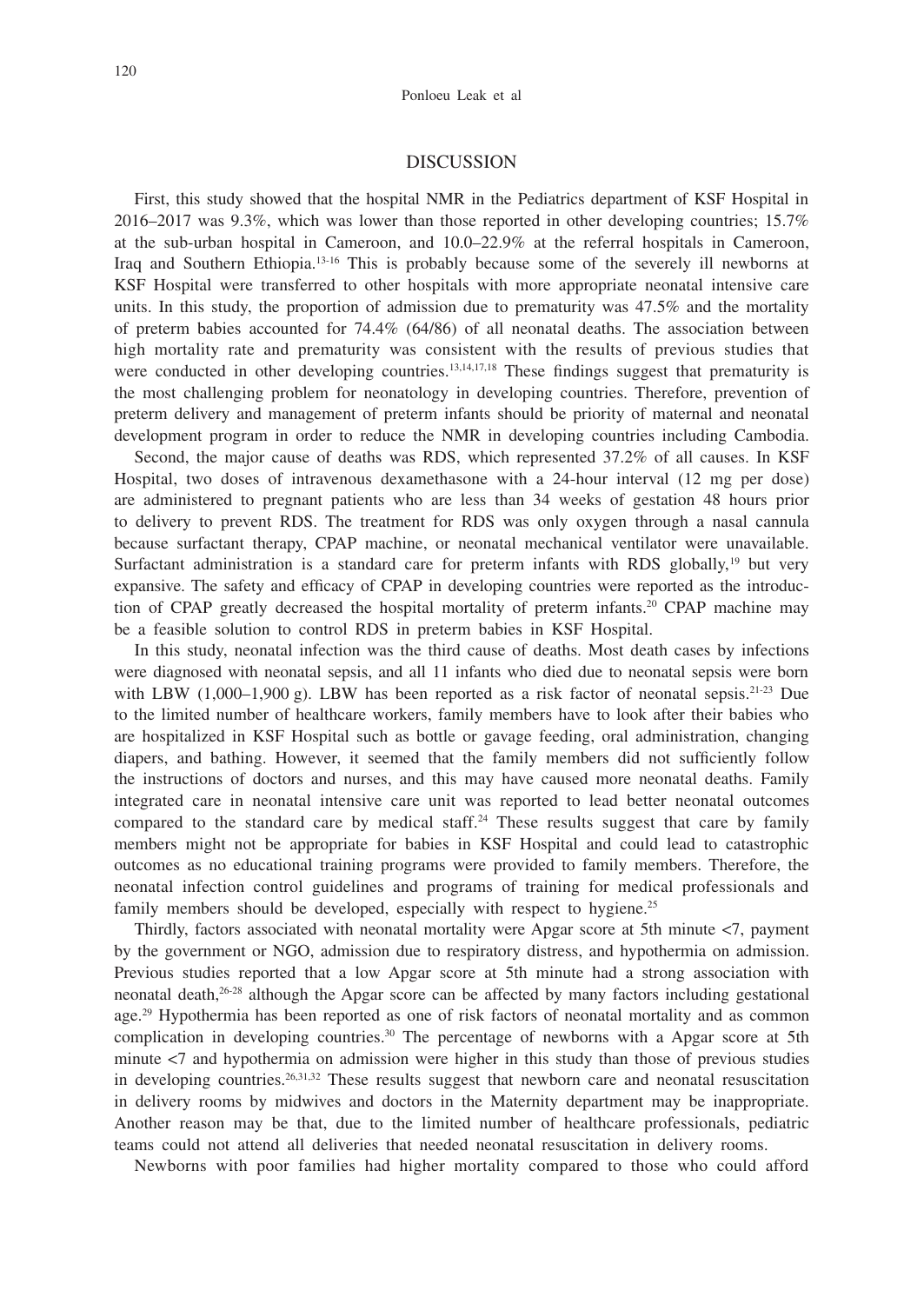121

treatment. The odds ratio for the government/NGO payment might be overestimated, because babies with poor families had to stay at KSF Hospital even if they needed to be transferred to higher level hospitals. According to the Cambodia Demographic and Health Survey in 2014, low income status was associated with many factors of pregnant women, such as coverage of antenatal care (ANC), skilled birth attendance (SBA), institute delivery rate, lower level of education, malnutrition and a lower percentage of women taking iron supplements during pregnancy.4 Public health facilities in Cambodia provide free iron and folic acid for pregnant women. In this study, most mothers had SBA and institutional deliveries and were assumed to have had more ANC visits than the general pregnant population in Cambodia. However, poorer mothers might have less ANC visits than those in a more financially secure position. Previous studies in low- and middle-income countries concluded that ANC visits and poor income status were significantly associated with neonatal deaths.<sup>33-35</sup> Moreover, it has been reported that multiplemicronutrients supplement containing iron and folic acid during pregnancy reduced neonatal mortality and significantly decreased preterm deliveries and LBW.36-38 These results suggest that financial support for poor pregnant women should be increased, such as incentives for ANC visits, free transportation services to visit health facilites, and free food service for patients and family members during hospitalization for childbirth.<sup>39</sup>

To reduce infant mortality, the Ministry of Health established 'Five-Year Action Plan For New-born Care, 2016–2020' in 2015.40 In the plan, early essential newborn care was introduced as a comprehensive intervention delivered to mothers and newborns. Early essential newborn care consists of Intrapartum and Immediate Newborn Care (INC) and Expanded INC. INC includes (1) immediate and throughout drying, immediate skin-to-skin contact, appropriate timed cord crumping, and early exclusive breastfeeding, and (2) using bag and mask ventilation for newborns who are not breathing despite throughout drying. Expanded INC includes (1) preventing unnecessary inductions and Caesarean sections, antibiotics for premature pre-labor rupture of membranes, antenatal steroids and the Kangaroo Mother's Care approach, and (2) identification of babies at high risk (birth asphyxia, neonatal sepsis, and complications of delivery) and management of sepsis and other common problems. In 2012, INC coaching sessions for referral hospital staff began and all participants were coached until they completed at least 90.0% of all clinical tasks correctly. Implementation of INC by all health professionals is needed to improve the NMR in Cambodia.<sup>41</sup>

This study has some limitations. There was no maternal information such as age, number of ANC visits, education level, number of parity, and disease complications during pregnancy. These factors are also important because it was reported that the maternal factors were significantly associated with neonatal mortality.34,42,43 Second, diagnosis of hypoxic-ischemic encephalopathy, neonatal sepsis, and congenital heart diseases were diagnosed with only clinical symptoms, although the diagnosis should be made using neuroimaging technique, pH analysis, blood cultures, and heart ultrasound. The causes of admission or deaths in this study might not be correct, but this is due to the limited medical equipment in KSF Hospital. Third, 16 newborn infants were discharged against medical advice and they might have died at their home. Another 16 newborns were transferred to other hospitals for further treatment, and their outcomes were unavailable. Consequently, the neonatal mortality rate in this study might be underestimated. Therefore, further studies will be needed to investigate more clearly about risk factors associated with neonatal mortality.

In conclusion, the hospital NMR at the Pediatrics department was 9.3% and prematurity was the major cause of admission to KSF Hospital. RDS was the main cause of deaths followed by hypoxic-ischemic encephalopathy and neonatal infection. Apgar score at 5th minute <7, payment by the government or NGO, admission due to respiratory distress and hypothermia on admission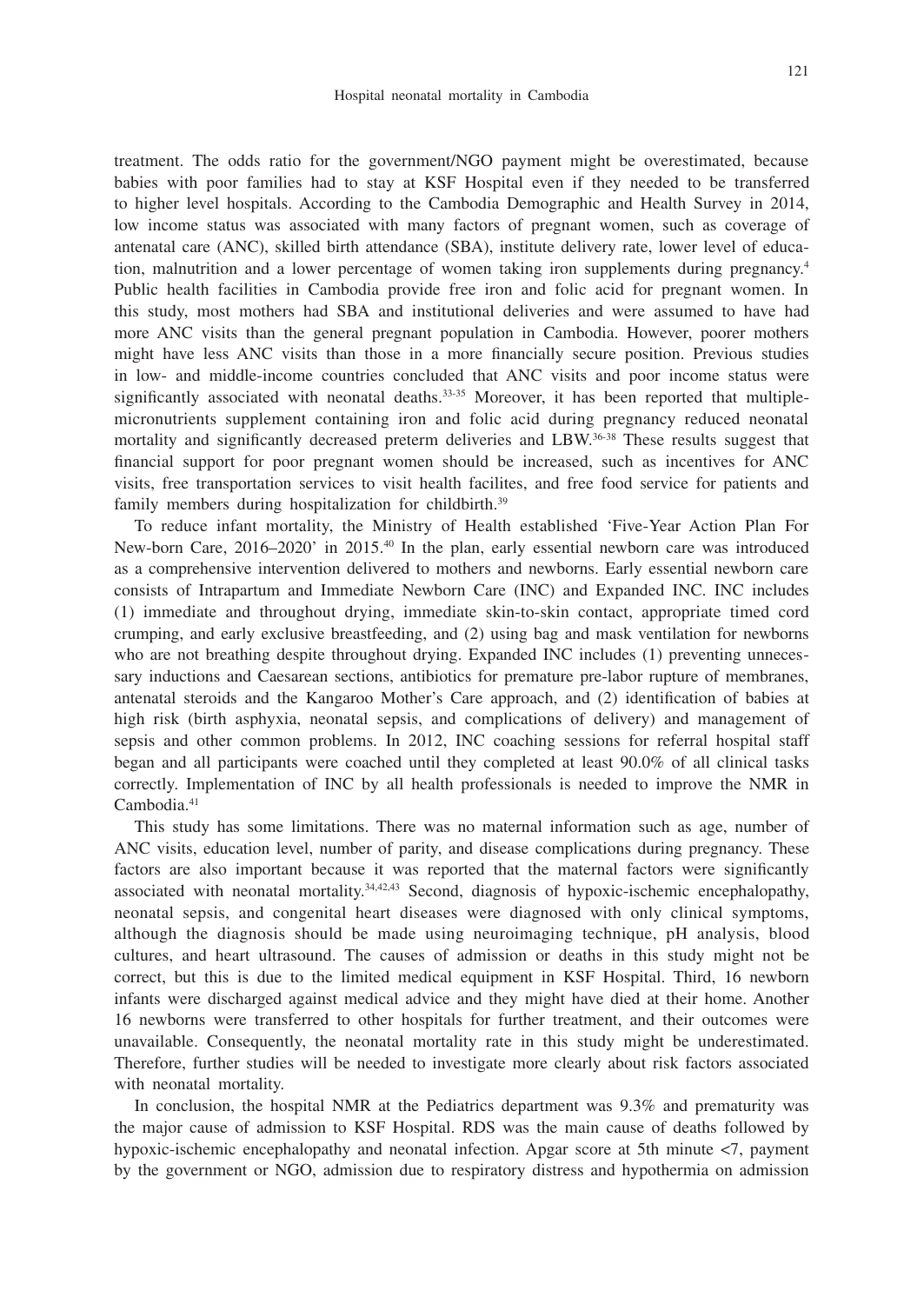were associated with neonatal mortality. This study suggests that prevention of preterm delivery, using CPAP machine for RDS, and creating guidelines and providing training programs of neonatal resuscitation and prevention of neonatal hypothermia in delivery rooms may be suitable solutions in this setting.

## ACKNOWLEDGMENTS

We thank Prof. Im Sethika (Neonatal intensive care unit, Calmette Hospital) and Prof. Kim Ang (Pneumology department, National Pediatric Hospital) for their support to conduct this study.

## CONFLICT OF INTEREST

The authors have nothing to disclose.

#### **REFERENCES**

- 1 Lawn JE, Davidge R, Paul VK, et al. Born too soon: care for the preterm baby. *Reprod Health.* 2013;10 (Suppl 1):S5. doi:10.1186/1742-4755-10-S1-S5.
- 2 Kliegman RM, Stanton BF, III JWSG, Schor NF, Behrman RE. *Nelson Textbook of Pediatrics*. 19th ed. Philadelphia: Elsevier; 2011.
- 3 United Nations Inter-agency Group for Child Mortality Estimation. *Levels & Trends in Child Mortality: Report 2018, Estimates developed by the United Nations Inter-agency Group for Child Mortality Estimation*. New York: UNICEF; 2018.
- 4 National Institute of Statistics, Directorate General for Health, ICF Macro. *Cambodia Demographic and Health Survey 2014.* Phnom Penh, Cambodia, and Rockville, Maryland, USA: National Institute of Statistics, Directorate General for Health, and ICF International; 2015.
- 5 Department of Planning & Health Information. *Health strategic plan 2016–2020.* Phnom Penh, Cambodia: Ministry of Health; 2016: 67.
- 6 UNICEF. Child mortality estimates: country-specific neonatal mortality rate. 2018. Available at https://data. unicef.org/wp-content/uploads/2017/10/IMR\_deaths\_2018.xls. Accessed April 20, 2019.
- 7 March of Dimes, Partnership for maternal newborn and child health, Save the Children, WHO. *Born too soon: the global action report on preterm birth*. CP Howson MK, JE Lawn, editors. Geneva: WHO; 2012. Available at https://www.who.int/maternal\_child\_adolescent/documents/born\_too\_soon/en/. Accessed January 24, 2019.
- 8 United Nations Children's Fund and World Health Organization. *Low birthweight: country, regional and global estimates.* New York: UNICEF; 2004. Available at https://apps.who.int/iris/bitstream/handle/10665/43184/9280638327.pdf?sequence=1&isAllowed=y. Accessed January 24, 2019.
- 9 Spong CY. Defining "term" pregnancy: recommendations from the Defining "Term" Pregnancy Workgroup. *JAMA.* 2013;309(23):2445-2446. doi:10.1001/jama.2013.6235.
- 10 D'Alton ME, Hankins GDV, Berkowitz RL, et al. Executive summary: neonatal encephalopathy and neurologic outcome, second edition. Report of the American College of Obstetricians and Gynecologists' Task Force on Neonatal Encephalopathy. *Obstet Gynecol.* 2014;123(4):896–901. doi:10.1097/01.AOG.0000445580.65983. d2.
- 11 Raju U, Sondhi V, Patnaik S. Meconium aspiration syndrome: an insight. *Med J Armed Forces India.* 2010;66(2):152–157. doi: 10.1016/s0377-1237(10)80131-5.
- 12 World Health Organization, Maternal Health and Safe Motherhood Programme & Meeting of Technical Working Group. *Thermal control of the newborn: a practical guide.* Geneva: World Health Organization; 1993. Available at https://apps.who.int/iris/bitstream/handle/10665/60042/WHO\_FHE\_MSM\_93.2.pdf?sequen ce=1&isAllowed=y. Accessed Jan 24, 2019.
- 13 Ndombo PK, Ekei QM, Tochie JN, et al. A cohort analysis of neonatal hospital mortality rate and predictors of neonatal mortality in a sub-urban hospital of Cameroon. *Ital J Pediatr.* 2017;43(1):52. doi: 10.1186/ s13052-017-0369-5.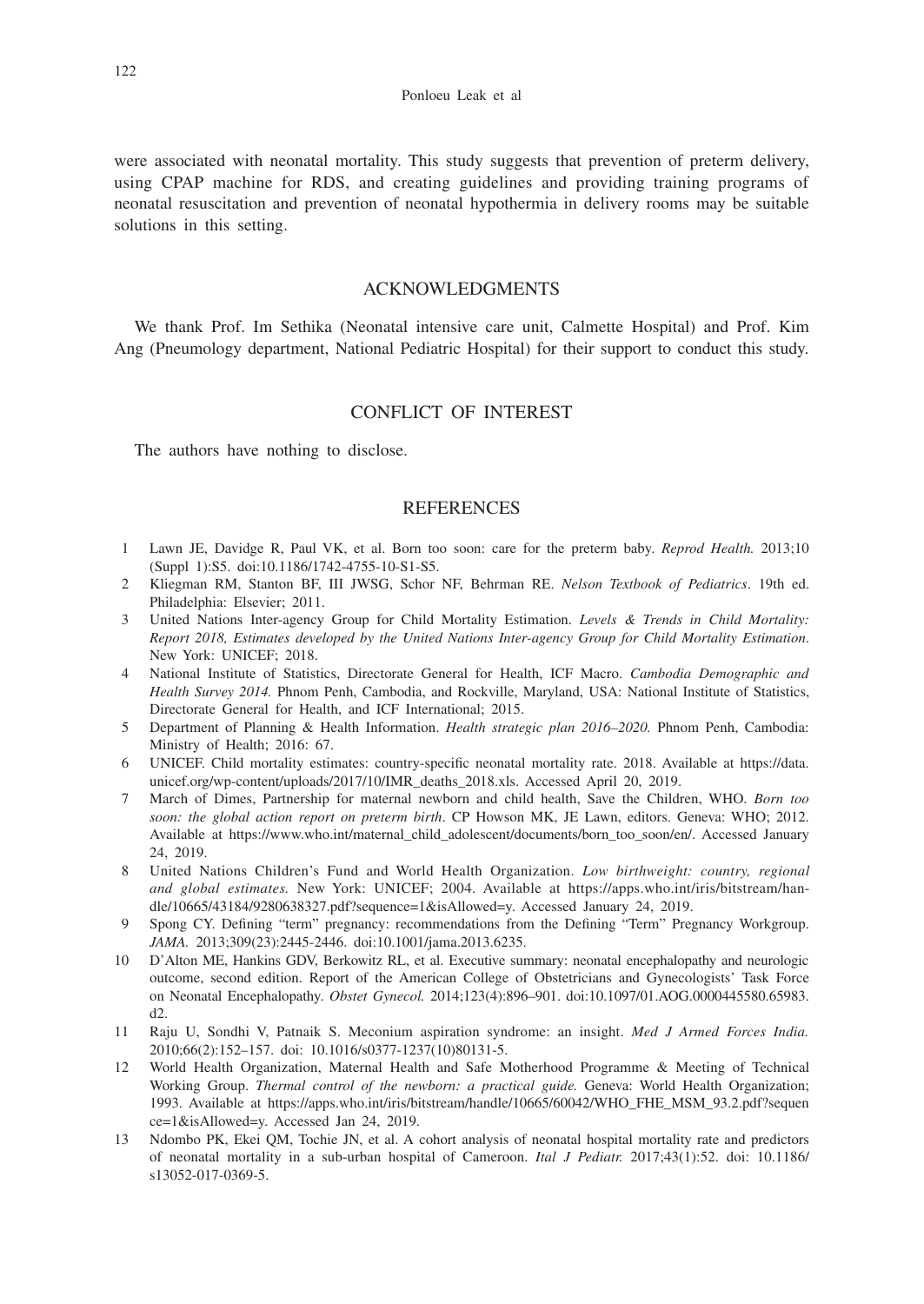- 14 Orsido TT, Asseffa NA, Berheto TM. Predictors of neonatal mortality in neonatal intensive care unit at referral Hospital in Southern Ethiopia: a retrospective cohort study. *BMC Pregnancy Childbirth.* 2019;19(1):83. doi: 10.1186/s12884-019-2227-5.
- 15 Mah-Mungyeh E, Chiabi A, Tchokoteu FL, et al. Neonatal mortality in a referral hospital in Cameroon over a seven year period: trends, associated factors and causes. *Afr Health Sci.* 2014;14(4):985–992. doi: 10.4314/ahs.v14i4.30.
- 16 Umran RM, Al-Jammali A. Neonatal outcomes in a level II regional neonatal intensive care unit. *Pediatr Int.* 2017;59(5):557–563. doi: 10.1111/ped.13200.
- 17 Schmidt S, Bounnack S, Hoehn T. Neonatal mortality and morbidity in the post-implementation period of a neonatal teaching program in provincial hospitals in Laos. *Public Health.* 2018;154:123-129. doi: 10.1016/j. puhe.2017.10.021.
- 18 Beck S, Wojdyla D, Say L, et al. The worldwide incidence of preterm birth: a systematic review of maternal mortality and morbidity. *Bull World Health Organ.* 2010;88(1):31–38. doi: 10.2471/blt.08.062554.
- 19 Sardesai S, Biniwale M, Wertheimer F, Garingo A, Ramanathan R. Evolution of surfactant therapy for respiratory distress syndrome: past, present, and future. *Pediatr Res.* 2017;81(1-2):240–248. doi: 10.1038/ pr.2016.203.
- 20 Thukral A, Sankar MJ, Chandrasekaran A, Agarwal R, Paul VK. Efficacy and safety of CPAP in low- and middle-income countries. *J Perinatol.* 2016;36(Suppl 1):S21-S28. doi:10.1038/jp.2016.29.
- 21 Turhan EE, Gürsoy T, Ovalı F. Factors which affect mortality in neonatal sepsis. *Turk Pediatri Ars.* 2015;50(3):170–175. doi:10.5152/TurkPediatriArs.2015.2627.
- 22 Jiang JH, Chiu NC, Huang FY, et al. Neonatal sepsis in the neonatal intensive care unit: characteristics of early versus late onset. *J Microbiol Immunol Infect.* 2004;37(5):301–306.
- 23 Rodríguez Cervilla J, Fraga JM, García Riestra C, Fernández Lorenzo JR, Martínez Soto I. Neonatal sepsis: epidemiologic indicators and relation to birth weight and length of hospitalization time [in Spanish]. *An Esp Pediatr.* 1998;48(4):401–408.
- 24 O'Brien K, Bracht M, Robson K, et al. Evaluation of the Family Integrated Care model of neonatal intensive care: a cluster randomized controlled trial in Canada and Australia. *BMC Pediatr.* 2015;15:210. doi: 10.1186/s12887-015-0527-0.
- 25 Sansam S, Yamamoto E, Srun S, et al. Assessment of hand hygiene compliance after hand hygiene education among health care workers in Cambodia. *Nagoya J Med Sci*. 2016;78(2):151–162.
- 26 Abdellatif M, Ahmed M, Bataclan MF, Khan AA, Al Battashi A, Al Maniri A. The patterns and causes of neonatal mortality at a tertiary hospital in Oman. *Oman Med J.* 2013;28(6):422–426. doi: 10.5001/ omj.2013.119.
- 27 Iliodromiti S, Mackay DF, Smith GC, Pell JP, Nelson SM. Apgar score and the risk of cause-specific infant mortality: a population-based cohort study. *Lancet.* 2014;384(9956):1749–1755. doi:10.1016/s0140- 6736(14)61135-1.
- 28 Migoto MT, Oliveira RP, Silva AMR, Freire MHS. Early neonatal mortality and risk factors: a case-control study in Parana State. *Rev Bras Enferm.* 2018;71(5):2527–2534. doi:10.1590/0034-7167-2016-0586.
- 29 American Academy of Pediatrics Committee on Fetus Newborn, American College of Obstetricians Gynecologists Committee on Obstetric Practice. The Apgar Score. *Pediatrics.* 2015;136(4):819–822. doi:10.1542/ peds.2015-2651.
- 30 Lunze K, Bloom DE, Jamison DT, Hamer DH. The global burden of neonatal hypothermia: systematic review of a major challenge for newborn survival. *BMC Med.* 2013;11:24. doi:10.1186/1741-7015-11-24.
- 31 Ogunlesi TA, Ogunfowora OB, Adekanmbi FA, Fetuga BM, Olanrewaju DM. Point-of-admission hypothermia among high-risk Nigerian newborns. *BMC Pediatr.* 2008;8:40. doi:10.1186/1471-2431-8-40.
- 32 Christensson K, Bhat GJ, Eriksson B, Shilalukey-Ngoma MP, Sterky G. The effect of routine hospital care on the health of hypothermic newborn infants in Zambia. *J Trop Pediatr.* 1995;41(4):210–214. doi: 10.1093/ tropej/41.4.210.
- 33 Roy S, Haque MA. Effect of antenatal care and social well-being on early neonatal mortality in Bangladesh. *BMC Pregnancy Childbirth.* 2018;18(1):485. doi: 10.1186/s12884-018-2129-y.
- 34 Doku DT, Neupane S. Survival analysis of the association between antenatal care attendance and neonatal mortality in 57 low- and middle-income countries. *Int J Epidemiol.* 2017;46(5):1668-1677. doi:10.1093/ije/ dyx125.
- 35 Frozanfar MK, Yoshida Y, Yamamoto E, et al. Acute malnutrition among under-five children in Faryab, Afghanistan: prevalence and causes. *Nagoya J Med Sci.* 2016;78(1):41–53.
- 36 Haider BA, Bhutta ZA. Multiple micronutrient supplementation for women during pregnancy. *Cochrane Database Syst Rev.* 2017;4(4):CD004905. doi:10.1002/14651858.CD004905.pub5.